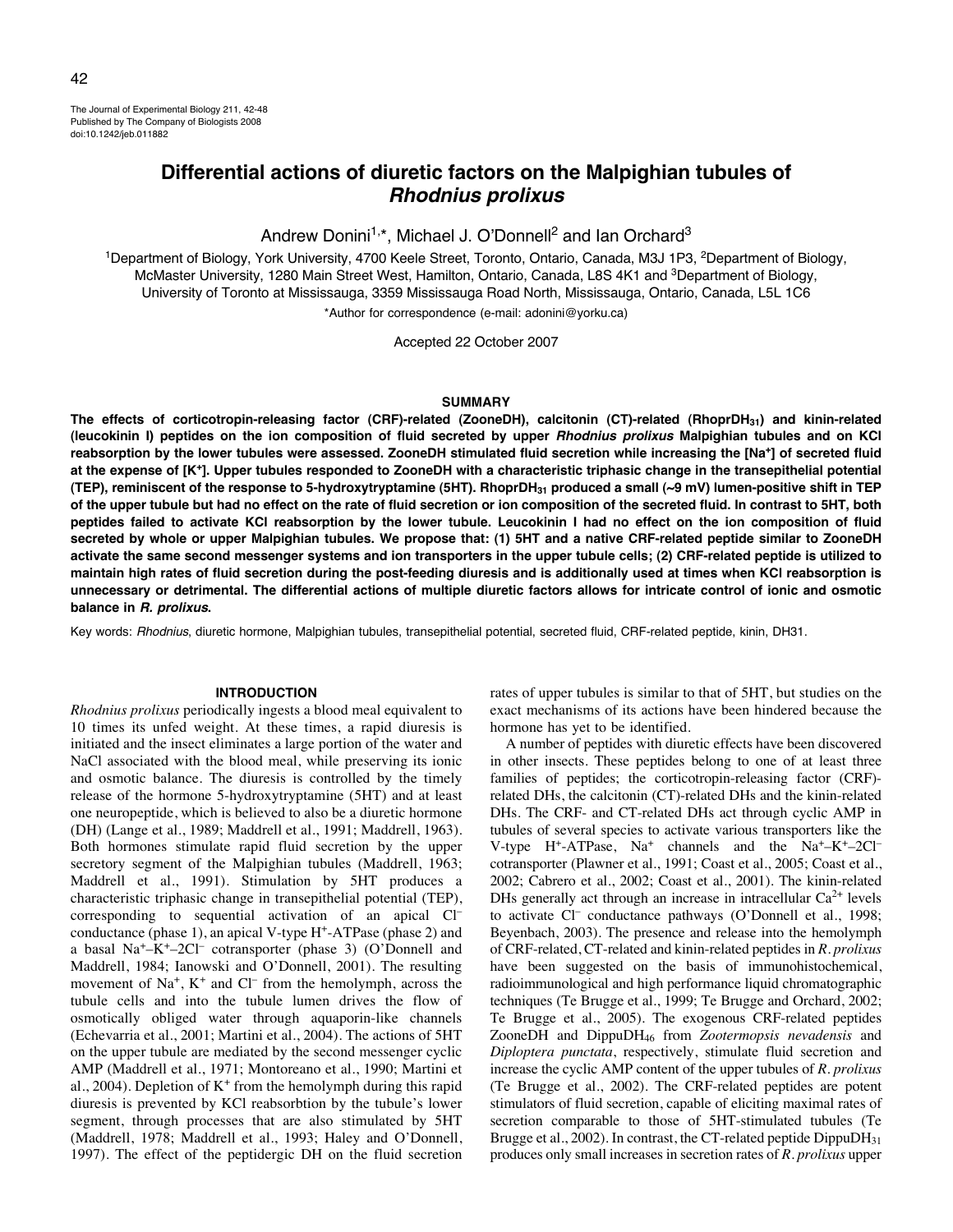tubules, equivalent to  $\sim$ 1.5% of maximal rates achieved with 5HT (Te Brugge et al., 2005). Interestingly, the CT-related peptide of *R. prolixus* has an identical sequence to that of DippuDH<sub>31</sub> and is herein referred to as RhoprDH<sub>31</sub> (Te Brugge et al., in press). The non-native kinin-related peptides leucokinin I, leucokinin VIII and locustakinin all fail to increase the rate of fluid secretion in *R. prolixus* tubules (Te Brugge et al., 2002).

To date, no studies have been performed on the effects of CRFrelated, CT-related and kinin-related peptides on TEP or the ion composition of the fluid secreted by the upper tubules. Furthermore, it is not known whether these factors activate KCl reabsorption by the lower tubule. The present study reports the  $K^+$ , Na<sup>+</sup> and Cl<sup>–</sup> concentrations of the secreted fluid from upper tubules before and after treatment with 5HT, ZooneDH,  $RhoprDH_{31}$  and leucokinin I. The results demonstrate that the actions of ZooneDH on the upper tubules are similar to those of 5HT. In addition, none of the peptides were capable of activating KCl reabsorption by the lower tubule.

## **MATERIALS AND METHODS Animals**

Individuals of *Rhodnius prolixus* (Stål 1859) were obtained from a laboratory colony fed on rabbit blood and housed at 25°C under high humidity at the University of Toronto. Studies were conducted on unfed 5th instar larvae, 6–8 weeks post-emergence and that had previously fed on rabbit's blood as 4th instars. Experiments were conducted at room temperature (~20°C).

#### **Upper Malpighian tubule secretion assay**

Insects were dissected under saline that contained (mmol  $l^{-1}$ ): 129 NaCl, 8.6 KCl, 10.2 NaHCO<sub>3</sub>, 4.3 NaH<sub>2</sub>PO<sub>4</sub>, 8.5 MgCl<sub>2</sub>, 2 CaCl<sub>2</sub>, 8.6 Hepes and 20 glucose at pH 7. Fine glass probes were used to dissect individual whole Malpighian tubules from the insects and the tubules were cut at the junction of the upper and lower segments. Individual upper segments of the tubules were transferred into 90  $\mu$ l droplets of saline in a Sylgard-lined dish held under water-saturated paraffin oil. The open end of each tubule was pulled out of the saline droplet and wrapped around a minuten pin stuck into the Sylgard. Tubules were initially stimulated by adding a final concentration of 25 nmol  $l^{-1}$  5HT to the saline droplets since unstimulated tubules secrete at very low rates of about  $0.1 \text{ n}$ l min<sup>-1</sup>. ZooneDH, Rhopr $DH_{31}$  and leucokinin I were subsequently added to the saline droplet at the final concentrations noted in the Results. Either for comparison purposes or to serve as a positive control, tubules in some experiments were treated with  $1 \mu$ mol  $l^{-1}$  5HT. Droplets of secreted fluid that formed at the pin were collected at intervals using fine glass probes. Fluid secretion rates were determined by measuring the diameter of the secreted fluid droplets with an ocular micrometer, calculating their volumes as  $(\pi d^3)/6$ , where *d* is the diameter, and dividing the volume by the time over which the droplets formed. The Na<sup>+</sup>, K<sup>+</sup> and Cl<sup>-</sup> concentrations of secreted fluid droplets were measured using ion-selective microelectrodes, as described below.

#### **Whole Malpighian tubule secretion assay**

The procedure for the dissection of whole tubules was the same as that described for the upper Malpighian tubules with the exception that the terminal ampulla was included and the tubules were not cut at the junction of the upper and lower segments. Whole tubules were transferred to saline droplets held under water-saturated paraffin oil. Each tubule was arranged such that the upper segment was held in a  $90 \mu l$  droplet of saline modified to contain

24 mmol  $l^{-1}$  KCl and 113.6 mmol  $l^{-1}$  NaCl (all other solutes unaltered) and the lower segment was held in a separate  $90 \mu l$ droplet of saline containing  $4 \text{ mmol } l^{-1}$  KCl and 133.6 mmol  $l^{-1}$ NaCl. This approach has been shown to maintain high rates of fluid and  $K^+$  secretion by the upper tubule and high rates of KCl reabsorption by the lower tubule (Haley and O'Donnell, 1997; Maddrell et al., 1993). The junction of the upper and lower segments was positioned in the paraffin oil between the two saline droplets. The ampulla was pulled out of the droplet holding the lower segment of the tubule and wrapped around a minuten pin. The upper segments of the tubules were stimulated by 1  $\mu$ mol  $l^{-1}$ 5HT. Droplets of secreted fluid that had passed through the lower segment and emerged at the ampulla were collected for 10–15 min. This was followed by the addition of  $1 \mu \text{mol}^{-1}$  ZooneDH, 0.1  $\mu$ mol l<sup>-1</sup> RhoprDH<sub>31</sub> or 0.1  $\mu$ mol l<sup>-1</sup> leucokinin I, the same concentrations of all three peptides at once, or 1 mmol  $l^{-1}$  8-bromocyclic AMP to the saline droplet containing the lower segment of the tubule, and collection of fluid for a further 20–30 min. 5HT (1  $\mu$ mol l<sup>-1</sup>) was then added to the droplet bathing the lower tubule and fluid was collected for 10–30 min. Lastly, the tubule was cut at the junction between the upper and lower segments and fluid emerging from the upper segment was collected. Ion concentrations in the collected droplets were measured using ion-selective microelectrodes.

## **Measurement of the transepithelial potential of upper Malpighian tubules**

A previous study has validated the use of the Ramsay technique for the measurement of TEP in upper Malpighian tubules of *R. prolixus* (Ianowski and O'Donnell, 2001). Isolated upper tubules from 5th instars were transferred to saline droplets under paraffin oil. The cut end of the tubule was pulled out of the droplet and wrapped around a minuten pin. A fine glass probe was used to make a small hole in the tubule wall between the saline droplet and the minuten pin. The tip of a microelectrode filled with  $3 \text{ mol} \, \text{l}^{-1}$  KCl was placed in the secreted fluid that emerged from the hole in the tubule while a second, similar microelectrode was placed in the saline droplet. The electrodes were connected through a high impedance ( $10^{13}$  Ω) ML165 pH Amp to a Powerlab 4/30 data acquisition system (ADInstruments, Colorado Springs, CO, USA). ZooneDH  $(1 \text{ }\mu\text{mol } l^{-1})$  or RhoprDH<sub>31</sub>  $(0.1 \text{ }\mu\text{mol } l^{-1})$  was added to the saline droplet while recording the transepithelial potential.

#### **Construction of ion-selective microelectrodes**

Microelectrodes were fabricated as described previously (Rheault and O'Donnell, 2001; Donini and O'Donnell, 2005). The following ionophore cocktails and backfill solutions (in parentheses) were used: Na<sup>+</sup> ionophore II cocktail A (500 mmol<sup>1-1</sup> NaCl), K<sup>+</sup> ionophore I cocktail B (500 mmol  $l^{-1}$  KCl). The tips of these electrodes were dipped in a solution of polyvinylchloride (PVC, Fluka, Buchs, Switzerland) in tetrahydrofuran (THF, Fluka) to permit their use in fluid droplets under paraffin oil (see Rheault and O'Donnell, 2004). For the measurement of Cl<sup>-</sup>, a solid state silver/silver chloride microelectrode was employed as previously described (Donini and O'Donnell, 2005). The microelectrodes were calibrated in the following solutions:  $Na^+$ , 15 mmol  $l^{-1}$ NaCl/135 mmol<sup>-1</sup> LiCl and 150 mmol<sup>1-1</sup> NaCl; K<sup>+</sup>, 15 mmol<sup>1-1</sup> KCl/135 mmol  $l^{-1}$  NaCl and 150 mmol  $l^{-1}$  KCl; Cl<sup>-</sup>, 20 mmol  $l^{-1}$ KCl and 200 mmol  $l^{-1}$  KCl. Slopes for the electrodes [mean  $\pm$ s.e.m. (*N*)] for a tenfold change in ion concentration were 53.9 $\pm$ 1.4 mV (9) for Na<sup>+</sup>, 55.1 $\pm$ 0.5 mV (26) for K<sup>+</sup> and 58.2 $\pm$ 2 mV (9) for Cl– . The reference microelectrode was filled with a solution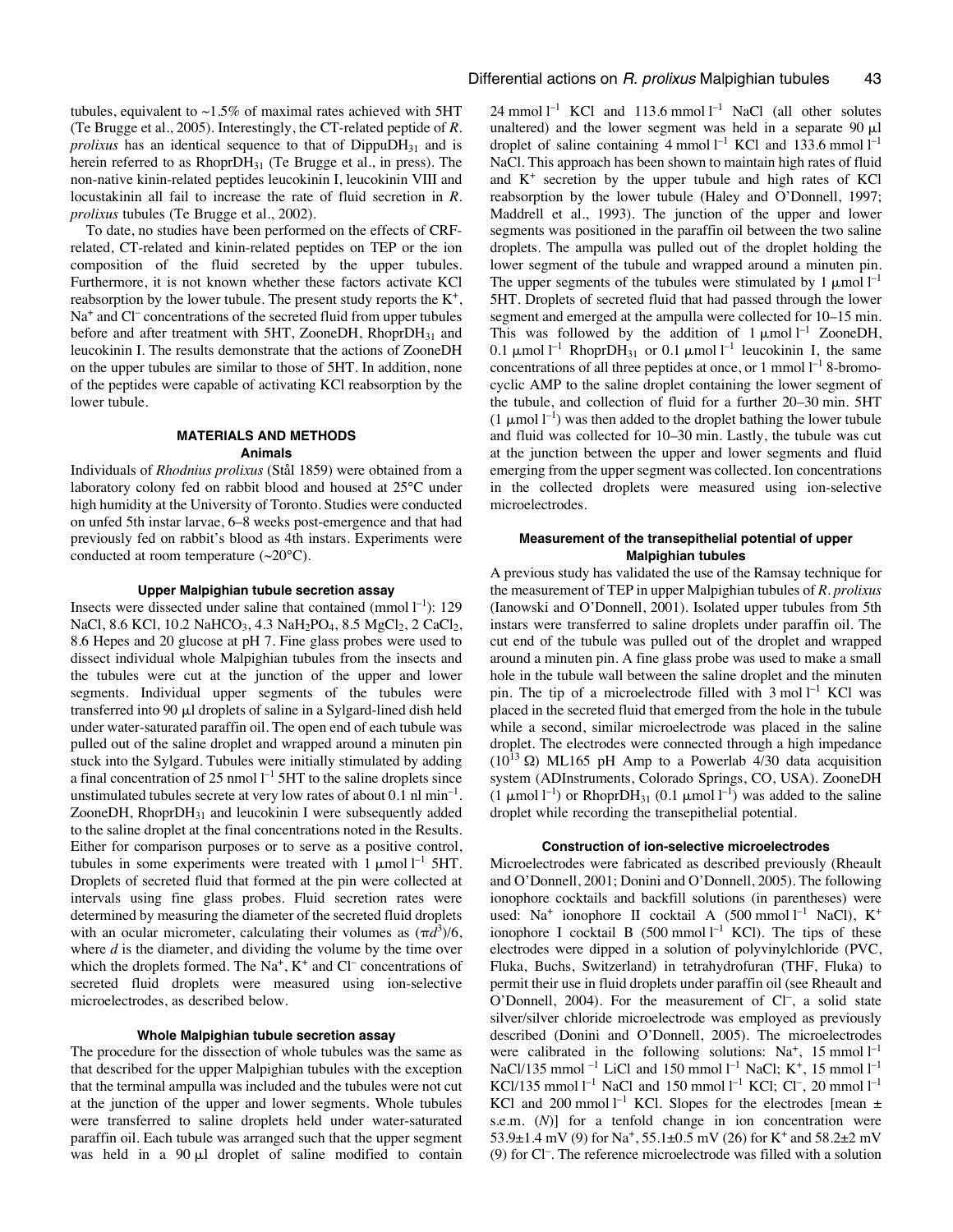

Fig. 1. Upper tubules were initially stimulated with 25 nmol  $l^{-1}$  5hydroxytryptamine (5HT) in saline and fluid was collected at 10 min intervals for a total of 20 min. The tubules then received 1  $\mu$ mol  $l^{-1}$  of either 5HT (filled squares) or ZooneDH (filled triangles) and fluid was collected for a further 55 min at 5 min intervals. The rate of fluid secretion (A) was calculated after measuring the diameter of each droplet, and ion-selective microelectrodes were used to measure the  $K^+$  (B), Na<sup>+</sup> (C) and Cl<sup>-</sup> (D) concentration of each droplet of secreted fluid. ZooneDH and 5HT stimulate fluid secretion to a similar extent and both increase the Na<sup>+</sup> concentration of the secreted fluid at the expense of K<sup>+</sup> over time. Each point is the mean  $\pm$  s.e.m. of 6-9 individual tubules.

of 500 mmol  $l^{-1}$  KCl. Electrodes were connected to a data acquisition system as described for the measurement of transepithelial potential. The ion concentration of the secreted fluid was calculated using the following formula:  $\frac{1}{\text{ion}}\left| \frac{\text{c}}{\text{c}} \times 10^{(\Delta V/\text{slope})} \right|$ , where  $\left[ \text{ion} \right]_{\text{sf}}$  is the ion concentration in the secreted fluid droplet; *C* is the ion concentration in one of the calibration solutions used to calibrate the electrodes;  $\Delta V$  is the voltage difference between the droplet of secreted fluid and the same calibration solution; and the slope is the change in voltage measured by the electrode in response to a tenfold change in ion concentration.  $K^+$  interferes with the response of the  $Na<sup>+</sup>$  electrode, and the  $Na<sup>+</sup>$  concentrations were therefore corrected using the Nicolsky–Eisenman equation (Ammann, 1986) and a selectivity coefficient  $(K_{\text{NaK}})$  of  $10^{0.32}$ . Although ion-selective microelectrodes measure ion activity and not concentration, data can be expressed in terms of concentration if it is assumed that the ion activity coefficient is the same in calibration and experimental solutions.

### **RESULTS**

## **Fluid secretion rates and secreted fluid ion composition for the upper tubule**

The actions of 5HT on the upper, secretory segment of the Malpighian tubules of *R. prolixus* have been well documented (O'Donnell and Maddrell, 1984; Maddrell et al., 1991; Ianowski and O'Donnell, 2001). Fluid secreted by unstimulated upper tubules is  $K^+$  rich, whereas that secreted by 5HT-stimulated tubules contains approximately equal concentrations of Na+ and K+ (Maddrell and Overton, 1988). Equimolar amounts of Na<sup>+</sup> and  $K^+$ were evident when the upper tubules were partially stimulated by a low concentration (25 nmol  $l^{-1}$ ) of 5HT, and secreting at rates of approximately 5 nl min<sup>-1</sup>, equivalent to  $\sim$ 15% of the maximal rate (Fig. 1A–C). For tubules that subsequently received  $(1 \mu mol l^{-1})$ 5HT or ZooneDH the  $[K^+]/[Na^+]$  ratios in response to 25 nmol  $l^{-1}$ 5HT were [mean ± s.e.m. (*N*)] 0.83±0.14 (6) and 1.03±0.15 (7), respectively.

Addition of 5HT (1  $\mu$ mol l<sup>-1</sup>) produced a rapid increase in the rate of fluid secretion, which peaked within 15 min (Fig. 1A). ZooneDH  $(1 \mu \text{mol} \, 1^{-1})$  produced a similar increase in the rate of fluid secretion, although the response was slower, peaking at 25 min after applying ZooneDH.

Both 5HT and ZooneDH  $(1 \mu \text{mol} \, \text{l}^{-1})$  caused an increase in the  $Na<sup>+</sup>$  concentration of the secreted fluid at the expense of  $K<sup>+</sup>$  over time (Fig. 1B,C). The Na<sup>+</sup> and  $K^+$  concentration of the secreted fluid changed by approximately 20–30 mmol  $l^{-1}$ . The  $[K^+]/[Na^+]$ ratios 55 min after the addition of 1  $\mu$ mol l<sup>-1</sup> 5HT or ZooneDH were 0.41±0.03 and 0.44±0.04, respectively. These values are significantly lower than those in response to  $25$  nmol  $l<sup>-1</sup>$  5HT alone (Student's *t*-test, *P*=0.003 and *P*=0.001 for 5HT and ZooneDH, respectively). Neither 5HT nor ZooneDH had significant effects on the  $Cl^-$  concentration of the secreted fluid over time (Fig. 1D).

*R. prolixus* upper tubules are sensitive to changes in the bath concentration of  $K^+$ , responding to a decrease in  $K^+$  bath concentration with a decrease in the overall secretion of K+ (Maddrell et al., 1993). However, our results do not reflect K+ depletion of the bathing saline resulting from the high rates of ion transport by the tubules. The final  $[K^+]$  in the bathing droplet at the end of the experiments (9.78 $\pm$ 0.7 mmol l<sup>-1</sup>) was not different from that at the beginning  $(8.45\pm0.3 \text{ mmol l}^{-1})$  for tubules stimulated with 5HT. Corresponding values for tubules stimulated with ZooneDH were  $8.1\pm0.6$  and  $9.1\pm0.2$  mmol  $l^{-1}$ , respectively.

A high concentration  $(0.1 \text{ }\mu\text{mol}\text{ } l^{-1})$  of RhoprDH<sub>31</sub> alone increases fluid secretion by upper tubules to 1.5% of the maximal value seen in response to 1  $\mu$ mol l<sup>-1</sup> 5HT (Te Brugge et al., 2005). There is no effect of leucokinin I (0.1  $\mu$ mol l<sup>-1</sup>) on fluid secretion rate (Te Brugge et al., 2005). In the presence of a low concentration of 5HT  $(25 \text{ nmol } l^{-1})$ , neither RhoprDH<sub>31</sub> nor leucokinin I (0.1  $\mu$ mol l<sup>-1</sup>) altered fluid secretion rate or the composition of the secreted fluid (Fig. 2). These tubules secreted at high rates upon the addition of 1  $\mu$ mol l<sup>-1</sup> 5HT over the final 15 min of the experiment and without altering the  $[K^+]/[Na^+]$  ratio.

#### **Transepithelial potential of the upper tubule**

The effect of a high concentration of 5HT on the TEP of the upper tubules has been described in detail (O'Donnell and Maddrell, 1984; Ianowski and O'Donnell, 2001) and consists of a characteristic triphasic response. Unstimulated tubules have a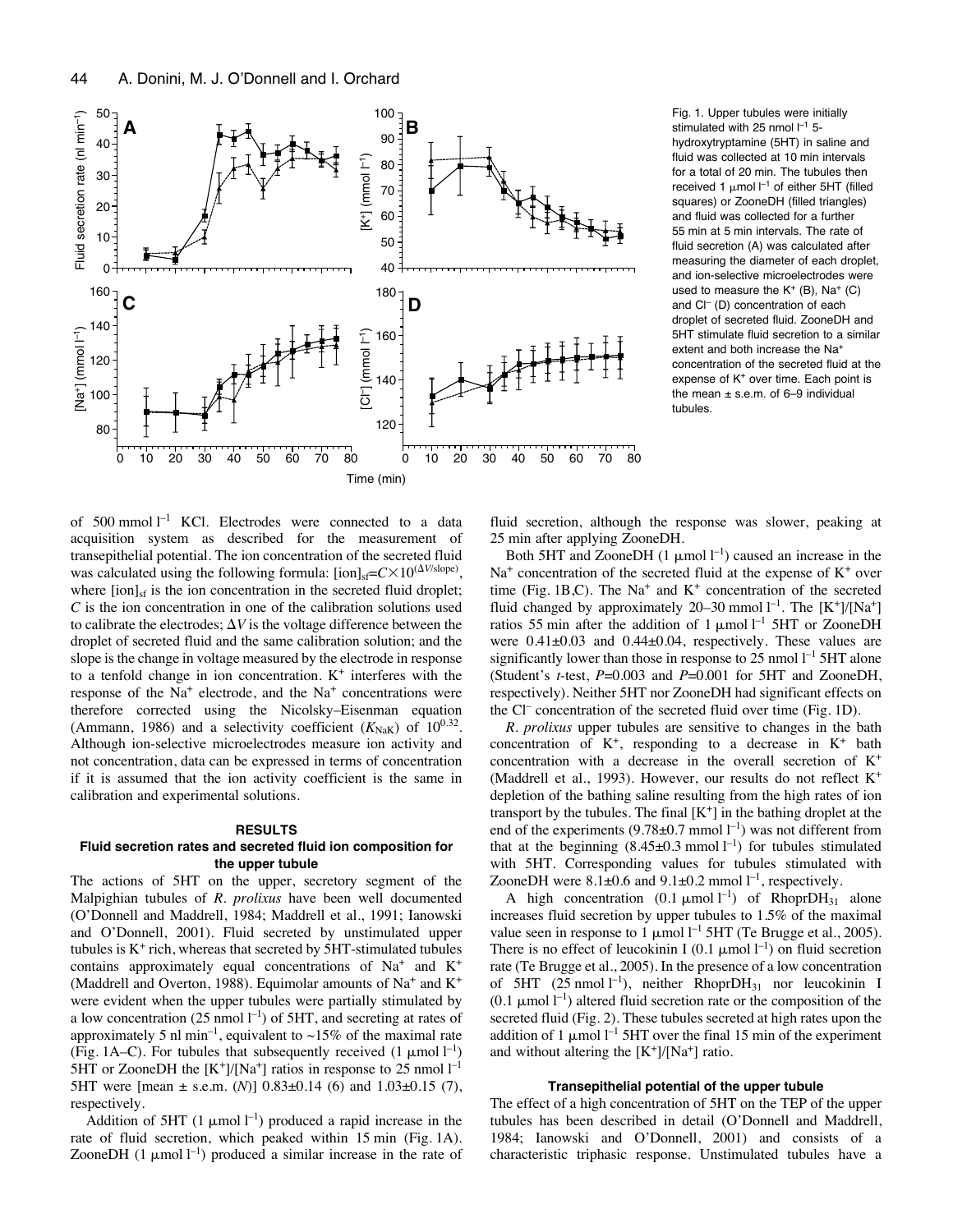

Fig. 2. Upper tubules were initially stimulated with 25 nmol  $\mathsf{I}^{-1}$  5HT in saline and fluid was collected at 10 min intervals for a total of 30 min. The tubules were then maintained in 25 nmol  $l^{-1}$  5HT (filled triangles) or received 0.1  $\mu$ mol l $^{-1}$  of either RhoprDH31 (filled circles) or leucokinin I (filled squares) at the solid arrow, and fluid was collected for a further 40 min at 10 min intervals. The rate of fluid secretion (A) was calculated after measuring the diameter of each droplet, and ion-selective microelectrodes were used to measure the  $K^+$  (B), Na<sup>+</sup> (C) and Cl<sup>-</sup> (D) concentration of each droplet of secreted fluid. RhoprDH<sub>31</sub> and leucokinin I had no effect on the rate of fluid secretion or the ion composition of the secreted fluid. Each point is the mean  $\pm$  s.e.m. of 7-9 individual tubules. Addition of 1  $\mu$ mol l $^{-1}$  5HT at the dashed arrow was used to confirm the viability of the Malpighian tubules.

lumen-negative TEP and application of a high concentration of ZooneDH caused the TEP to change in three phases, similar to the 5HT response (Fig. 3). The initial phase occurred within 1 min of ZooneDH application and was characterized by a negative deflection of the TEP from a value of  $-24.6\pm6.2$  mV to  $-29.2\pm6.1$  mV ( $N=5$ ). Phase 2 peaked within 5 min of ZooneDH



application and caused a large positive deflection of the TEP to a value of  $+20.2\pm8$  mV. In phase 3, the TEP returned to a value of  $-19.1\pm8.9$  mV, which was similar to but more positive than the value in unstimulated tubules.

A high concentration of  $RhoprDH_{31}$  resulted in a positive deflection of the TEP from the unstimulated value of  $-34.8\pm3.8~\mathrm{mV}$ 

to  $-25\pm3.4$  mV ( $N=5$ ), which stabilized within 5 min. These tubules subsequently responded to a high concentration of 5HT in the characteristic triphasic manner with phase 1 consisting of a slight  $(2 \text{ mV})$ negative deflection, phase 2 a large  $(60 \text{ mV})$  positive deflection and phase 3 returning to  $-15\pm5.3$  mV, almost 20 mV more positive than the TEP prior to the addition of 5HT.

Fig. 3. Transepithelial potential (TEP) of the upper, secretory segment of the Malpighian tubules. (A) Representative recording showing the effects of 1  $\mu$ mol  $l^{-1}$  ZooneDH (arrow). Three distinct phases of the response are numbered on the trace. The dotted line indicates a potential of 0 mV, when both microelectrodes were placed in the bathing droplet. (B) The mean  $\pm$  s.e.m. (N=5) TEP prior to the addition of ZooneDH (Rest) and during the three phases of the response. (C) Representative recording showing the effects of 0.1  $\mu$ mol  $l^{-1}$  RhoprDH<sub>31</sub> (solid arrow) and 1  $\mu$ mol  $I^{-1}$  5HT (dashed arrow). The three phases of the TEP response to 5HT are numbered. (D) The mean  $\pm$  s.e.m. ( $N=5$ ) TEP prior to the addition of  $RhoprDH_{31}$  (Rest), 10 min after the addition of RhoprDH $_{31}$  (DH $_{31}$ ), and during the three phases of the 5HT response. Asterisks denote a significant difference from the resting TEP (ANOVA, followed by Tukey–Kramer).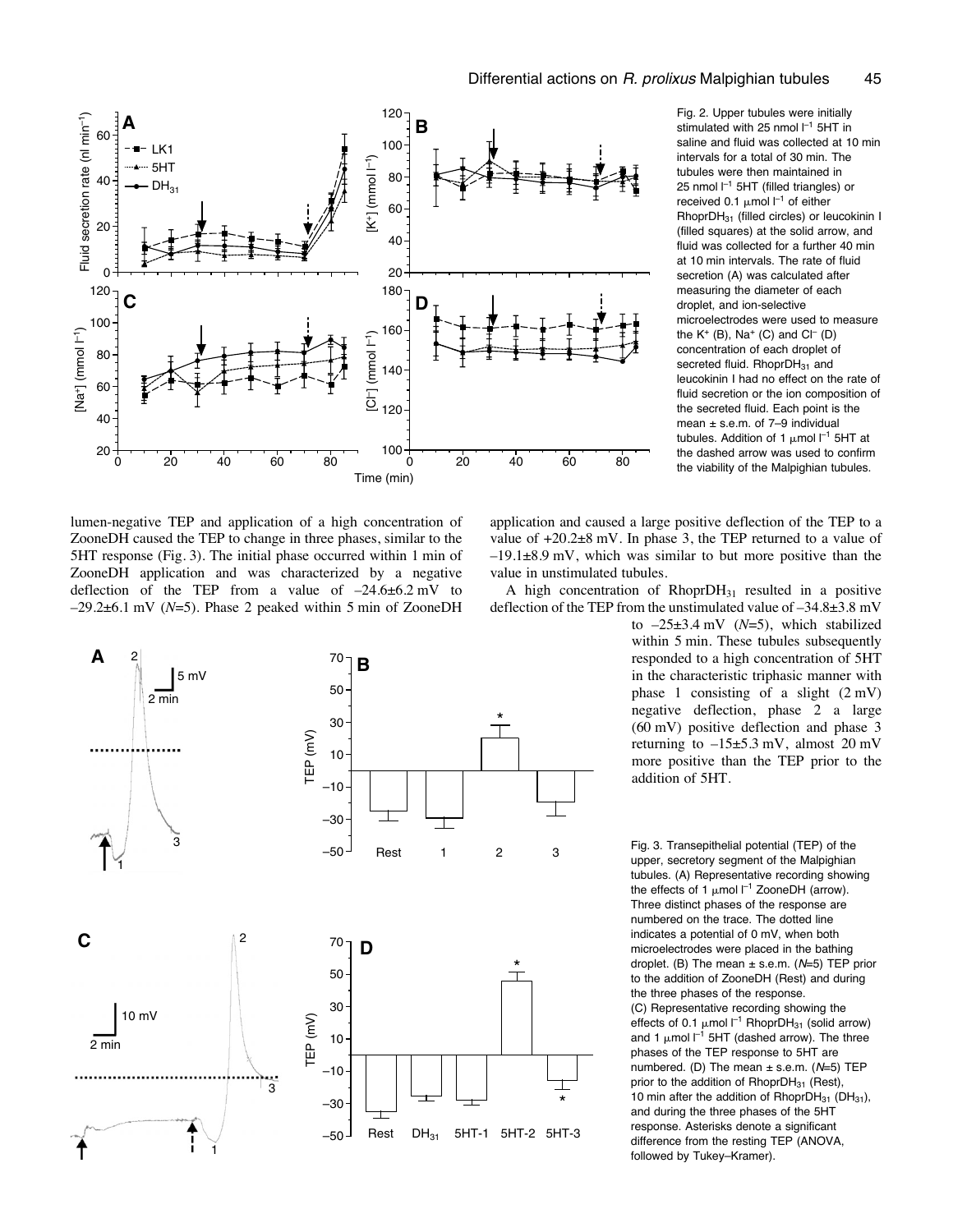

Fig. 4. Whole Malpighian tubules were removed from animals and a modified Ramsay secretion assay employing two separate bathing droplets for the upper and lower segments of the tubules was used to collect secreted fluid. Ionselective microelectrodes were used to measure the K<sup>+</sup> and Cl<sup>-</sup> concentration of the secreted fluid. Upper tubules were stimulated with 1  $\mu$ mol  $l^{-1}$  5HT and the lower tubules received 1  $\mu$ mol  $l^{-1}$ ZooneDH (A), 0.1  $\mu$ mol  $l^{-1}$ RhoprDH<sub>31</sub> (B), 0.1  $\mu$ mol  $l^{-1}$ leucokinin I (C,D), all three peptides at once (E) or 1 mmol  $I^{-1}$ 8-bromo-cyclic AMP (F; solid arrow in A–F). In addition, the lower tubules subsequently received 1  $\mu$ mol  $l^{-1}$  5HT (dashed arrow in A–F) as a positive control. A sample of the fluid from the upper tubule was taken at the end of the experiment by cutting the tubule at the junction of the upper and lower tubule (UMT). Values are means ± s.e.m. for A: N=4; B: N=5; C and D:  $N=6-11$ ; E:  $N=7$ ; F:  $N=6$ .

#### **KCl reabsorption by the lower tubule**

The lower segment of the *R. prolixus* Malpighian tubule reabsorbs KCl when stimulated with 5HT (Maddrell et al., 1993). The K+ concentration of the secreted fluid collected from whole tubules was unaffected by ZooneDH,  $RhoprDH_{31}$  or leucokinin I applied individually (Fig.  $4A-C$ ) or in unison (Fig.  $4E$ ). We also examined the Cl<sup>-</sup> concentration of the fluid secreted by whole tubules in response to leucokinin I because of the effects of this peptide on Cl– conductance in tubules of other species. Leucokinin I had no effect on the Cl<sup>-</sup> concentration (Fig. 4D). In all cases, the tubules were capable of reabsorbing  $K^+$  as seen by the response to 5HT near the end of each experiment (Fig. 4). Since 5HT is known to act through the second messenger cyclic AMP in the upper tubule, we assessed the effects of the membrane-permeable and phosphodiesterase-resistant cyclic AMP analog 8-bromo-cyclic AMP on the lower tubule. There was a partial stimulation of  $K^+$ reabsorption as seen by the decrease in  $K<sup>+</sup>$  concentration of the fluid secreted by whole tubules (Fig. 4F).

#### **DISCUSSION**

This is the first study to examine the actions of CRF-related, CTrelated and kinin-related peptides on the ion composition of secreted fluid and/or on transepithelial potentials of Malpighian tubules of *R. prolixus*. The CRF-related peptides ZooneDH, DippuDH46 and LocustaDH were previously shown to stimulate the fluid secretion of *R. prolixus* Malpighian tubules at rates similar to those elicited by high concentrations of 5HT (Te Brugge et al., 2002; Coast, 1997). Upon application of ZooneDH to upper segments of the tubules and in the presence of a low concentration of 5HT, the Na+ concentration of the secreted fluid increased at the expense of  $K^+$ . This effect was similar to the effect of a high concentration of 5HT on the tubules. In both cases the  $[K^+]/[Na^+]$ ratio was significantly reduced over time. The resulting  $K^+$  and  $Na^+$ concentrations of the secreted fluid collected 55 min after application of 1  $\mu$ mol l<sup>-1</sup> 5HT were 52 $\pm$ 3 and 132 $\pm$ 5.8 mmol l<sup>-1</sup>, respectively. The  $K^+$  concentration is slightly lower than the  $70$  mmol  $l^{-1}$  previously reported by Maddrell and Phillips (Maddrell and Phillips, 1975), whereas the  $Na<sup>+</sup>$  concentration is similar to the value of 125 mmol  $l^{-1}$  reported in the same study. The apparent natriuretic activity of ZooneDH is consistent with another CRF-related and native peptide, Achdo-DH, in the cricket (Coast et al., 2002); however, another CRF-related peptide in the mosquito, Anoga-DH44, does not possess natriuretic activity (Coast et al., 2005). All these peptides, as well as 5HT in *R. prolixus*, appear to act through cyclic AMP.

Detailed comparison of the changes in transepithelial potential in response to ZooneDH and 5HT reveals that the magnitude and timing of each of the three phases is approximately the same. Pharmacological studies have attributed each phase of the 5HT response to a specific ion-transport mechanism in the apical or basal membranes of the upper tubule cells (Ianowski and O'Donnell, 2001). It therefore seems likely that ZooneDH affects the same ion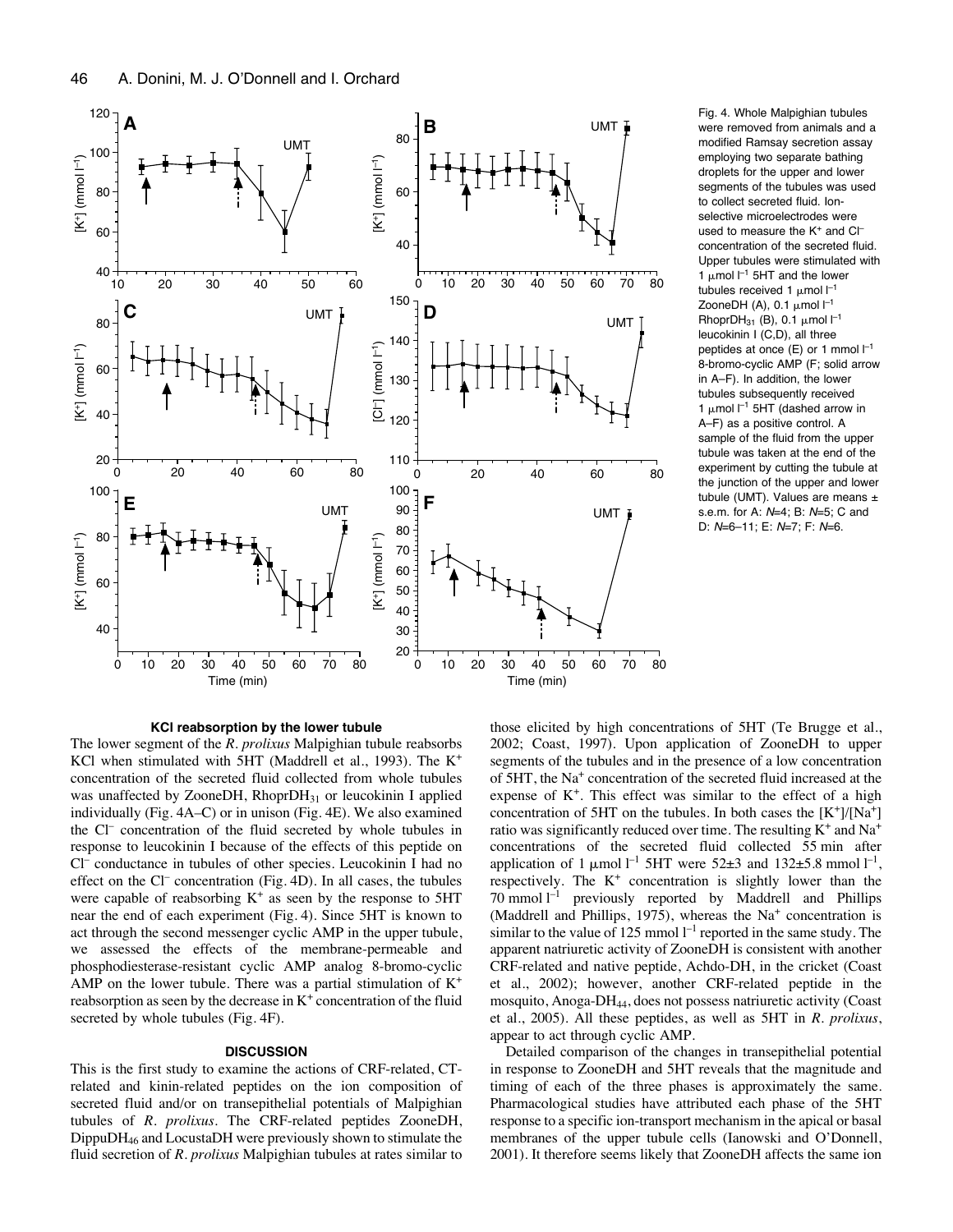transporters as 5HT. Our results, coupled with previous findings that ZooneDH and 5HT both increase intracellular cyclic AMP levels (see Te Brugge et al., 1999; Te Brugge et al., 2002) in the upper tubule cells, strongly suggest that a native CRF-related peptide and 5HT in *R. prolixus* activate the same second messenger pathways and ion-transport mechanisms in the upper tubule cells.

In our studies, the native CT-related peptide  $RhoprDH_{31}$  had no significant effect on the rate of fluid secretion or the ion composition of the secreted fluid when it was applied in the presence of 25 nmol  $l^{-1}$  5HT. Previous reports showed a significant increase in the rate of fluid secretion when the peptide (referred to then as  $Dippu-DH_{31}$ ) was applied alone; however, the maximal rates achieved were only  $\sim$ 1.5% of those obtained with a high concentration of 5HT, and the actions of the peptide were highly variable (Te Brugge et al., 2005). Given the small lumen-positive change in TEP in response to  $RhoprDH_{31}$ , the peptide may stimulate the V-type H<sup>+</sup>-ATPase on the apical membrane (i.e. phase 2 of the response to 5HT or ZooneDH). If this is the case, then it would seem that the effects of RhoprDH<sub>31</sub> on the proton pump are relatively small (when compared with ZooneDH or 5HT). Colocalisation of 5HT and RhoprDH<sub>31</sub>-like material is found in cell bodies and their neurohemal sites on the abdominal nerves, suggesting that these two factors may be co-released (Te Brugge et al., 2005). When 1  $\mu$ mol l<sup>-1</sup> 5HT is applied in the presence of Rhopr $DH_{31}$ , phase 1 of the 5HT response, which is proposed to correspond to activation of an apical Cl<sup>-</sup> conductance, is reduced  $[-2 \text{ mV shift}, \text{see Fig. 3}, \text{ and } -10 \text{ mV shift with 5HT alone (see)}$ Ianowski and O'Donnell, 2001)]. This pattern may reflect partial stimulation of proton pump activity by  $RhoprDH_{31}$  and a consequent lumen-positive shift in TEP, so that the lumen-negative shift produced by the increase in Cl<sup>-</sup> conductance during phase 1 of the 5HT response is reduced. Phase 2 of the 5HT response is no different in the presence of RhoprDH<sub>31</sub> ( $\sim$ 60 mV shift from phase 1), which is consistent with a maximal stimulation of the proton pump. Phase 3 of the 5HT response, corresponding to the subsequent activation of the basal  $Na^+–K^+–2Cl^-$  cotransporter, in the presence of RhoprDH<sub>31</sub> resulted in a TEP which was  $\sim$ 20 mV more positive than the TEP prior to the addition of 5HT. In contrast, 5HT alone results in a phase 3 TEP, which is only  $\sim$ 10 mV more positive than the resting TEP (see Ianowski and O'Donnell, 2001) (Fig. 2A). This result is also consistent with a continued potentiation of proton pump activity by  $RhoprDH_{31}$ .

In contrast to the secretory nature of the upper tubules, the lowermost segments of the tubules are responsible for the reabsorption of KCl (Maddrell and Phillips, 1975). Reabsorption is activated by 5HT and the cells of the lower tubules respond more rapidly to 5HT than those of the upper tubule (Maddrell et al., 1993). This is a particularly important physiological role since the high rate of KCl transport from hemolymph to lumen by the upper tubules would quickly deplete the hemolymph of  $K^+$  without reabsorption of K+ downstream. Our results demonstrate that ZooneDH and RhoprDH31 cannot activate KCl reabsorption by the lower tubules. Interestingly, Maddrell (Maddrell, 1976) suggested that different regions of the tubule are not controlled by a single hormone since extracts of lateral neurosecretory cells of the mesothoracic ganglionic mass stimulated secretion from the upper tubules but did not stimulate KCl reabsorption from the lower tubule. The membrane-permeable and phosphodiesterase-resistant cyclic AMP analog 8-bromo-cyclic AMP at least partially activates K+ reabsorption, suggesting that cyclic AMP may act as a second messenger for activation of one or more of the KCl transporters in the lower tubule. Moreover, since 5HT, CRF-related and CT- related peptides all appear to make use of cyclic AMP as a second messenger, our results suggest that the cells of the lower tubules may not express receptors for CRF-related and CT-related peptides.

Leucokinin I had no measurable effect on the Malpighian tubules of *R. prolixus*. Te Brugge et al. (Te Brugge et al., 2002) tested for effects of a number of kinin-like peptides on the upper tubules of *R. prolixus*, revealing that none of these peptides affected the rate of fluid secretion. Based on our results, these findings can be extended to include no effect on the ion composition of the secreted fluid or on the lower tubule. In addition, application of all three peptides at once to the lower tubule had no effect on K+ concentration of the secreted fluid from whole tubules.

In summary, this study demonstrates that various putative diuretic factors have different actions on the Malpighian tubules of *R. prolixus*. Although CRF-related factors and 5HT have similar, if not identical, actions on the upper tubules, an important difference is that CRF-related factors cannot activate KCl reabsorption by the lower tubule. The native CT-related factor RhoprDH31 has minimal and variable effects on fluid secretion (Te Brugge et al., 2005) and produces a small  $(-9 \text{ mV})$  increase in the TEP of upper tubules. Although our findings suggest that kinin-like factors do not act on upper or lower Malpighian tubules of *R. prolixus*, kinins may still be important in the post-feeding diuresis by acting on other relevant tissues such as the crop and hindgut (see Te Brugge et al., 2002).

It thus appears that *R. prolixus* has multiple signaling mechanisms that permit complex control of hemolymph ionic and osmotic balance. During the post-feeding diuresis, we propose that the quick and timely release of 5HT (see Lange et al., 1989) serves to activate KCl reabsorption by the lower tubule and rapid fluid secretion by the upper tubule, which may be potentiated by the co-release of  $RhoprDH_{31}$  (see Maddrell et al., 1993; Te Brugge et al., 2005). When hemolymph titers of 5HT fall to levels that are insufficient to maintain high rates of fluid secretion by the upper tubules, release of a native CRF-related peptide can be utilized to maintain these high rates of secretion. In addition there are likely to be other times when stimulation of upper tubule ion transport is needed without reabsorption of KCl by the lower tubule. For instance, digestion of the red blood cells from the bloodmeal may lead to a  $K^+$  load, which the insect needs to eliminate. In this case the CRF-related peptide may be released in the absence of 5HT.

#### **REFERENCES**

- **Ammann, D.** (1986). Ion-selective Microelectrodes Principles, Design and Application. Berlin: Springer-Verlag.
- **Beyenbach, K. W.** (2003). Regulation of tight junction permeability with switch-like speed. Curr. Opin. Nephrol. Hypertens. **12**, 543-550.
- **Cabrero, P., Radford, J. C., Broderick, K. E., Costes, L., Veenstra, J. A., Spana, E. P., Davies, S. A. and Dow, J. A. T.** (2002). The Dh gene of Drosophila melanogaster encodes a diuretic peptide that acts through cyclic AMP. J. Exp. Biol. **205**, 3799-3807.
- **Coast, G. M.** (1997). Neuropeptides implicated in the control of diuresis in insects. Peptides **17**, 327-336.
- **Coast, G. M., Webster, S. G., Schegg, K. M., Tobe, S. S. and Schooley, D. A.** (2001). The Drosophila melanogaster homologue of an insect calcitonin-like diuretic peptide stimulates V-ATPase activity in fruit fly Malpighian tubules. J. Exp. Biol. **204**, 1795-1804.
- **Coast, G. M., Orchard, I., Phillips, J. E. and Schooley, D. A.** (2002). Insect diuretic and antidiuretic hormones. In Advances in Insect Physiology. Vol. 29 (ed. P. D. Evans), pp. 279-409. London: Academic Press.
- **Coast, G. M., Garside, C. S., Webster, S. G., Schegg, K. M. and Schooley, D. A.** (2005). Mosquito natriuretic peptide identified as a calcitonin-like diuretic hormone in
- Anopheles gambiae (Giles), J. Exp. Biol. **208**, 3281-3291.<br>**Donini, A. and O'Donnell, M. J.** (2005). Analysis of Na<sup>+</sup>, Cl<sup>-</sup>, K<sup>+</sup>, H<sup>+</sup> and NH<sub>4</sub><sup>+</sup> concentration gradients adjacent to the surface of anal papillae of the mosquito Aedes aegypti: application of self-referencing ion selective microelectrodes. J. Exp. Biol. **208**, 603-610.
- **Echevarria, M., Ramirez-Lorca, R., Hernández, C. S., Gutiérrez, A., Méndez-Ferrer, S., González, E., Toledo-Aral, J. J., Ilundáin, A. A. and Whittembury, G.** (2001).